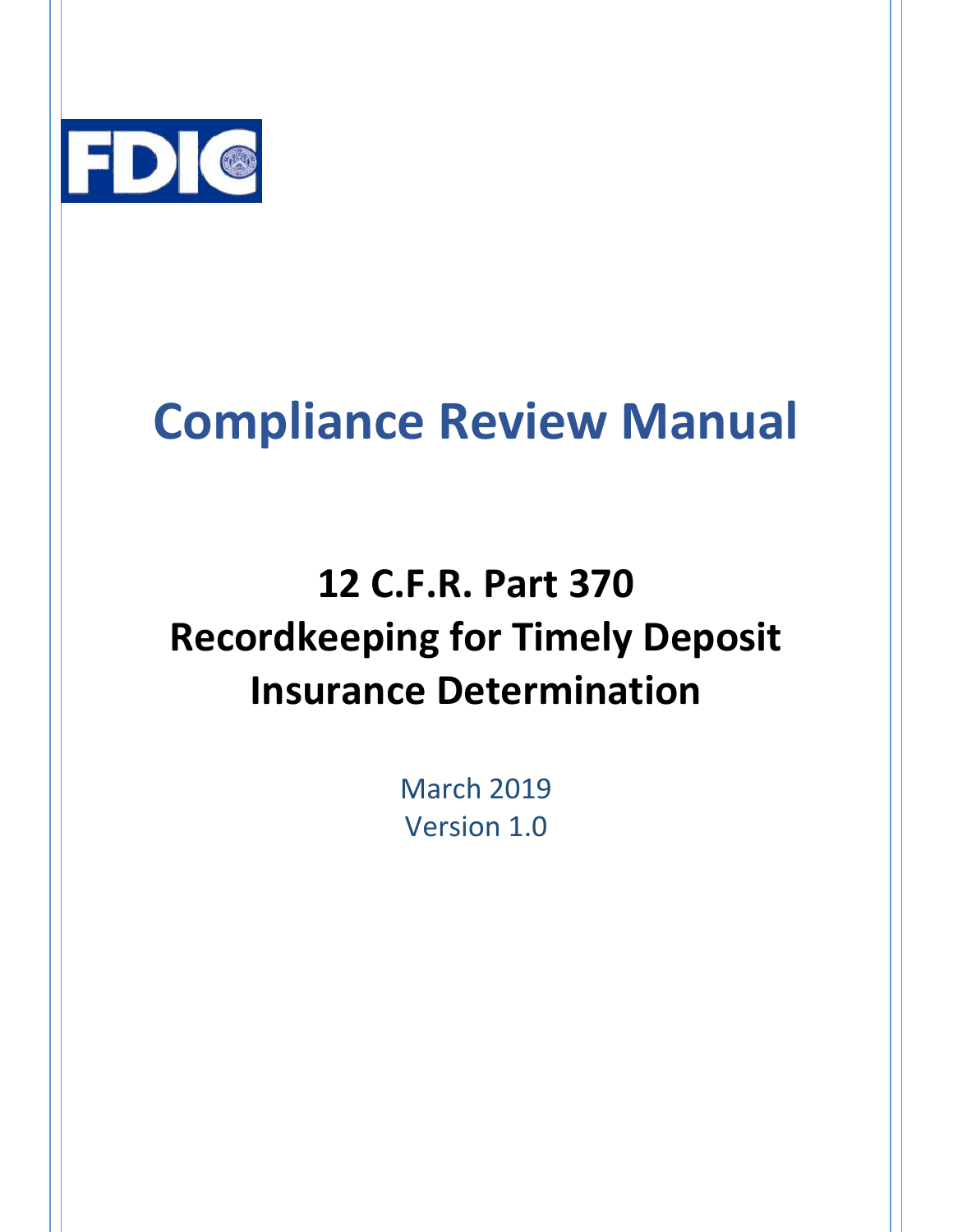# **CONTENTS**

| <b>II.COMPLIANCE DOCUMENTATION MODULES - CORE ANALYSIS  7</b> |  |
|---------------------------------------------------------------|--|
|                                                               |  |
|                                                               |  |
|                                                               |  |
|                                                               |  |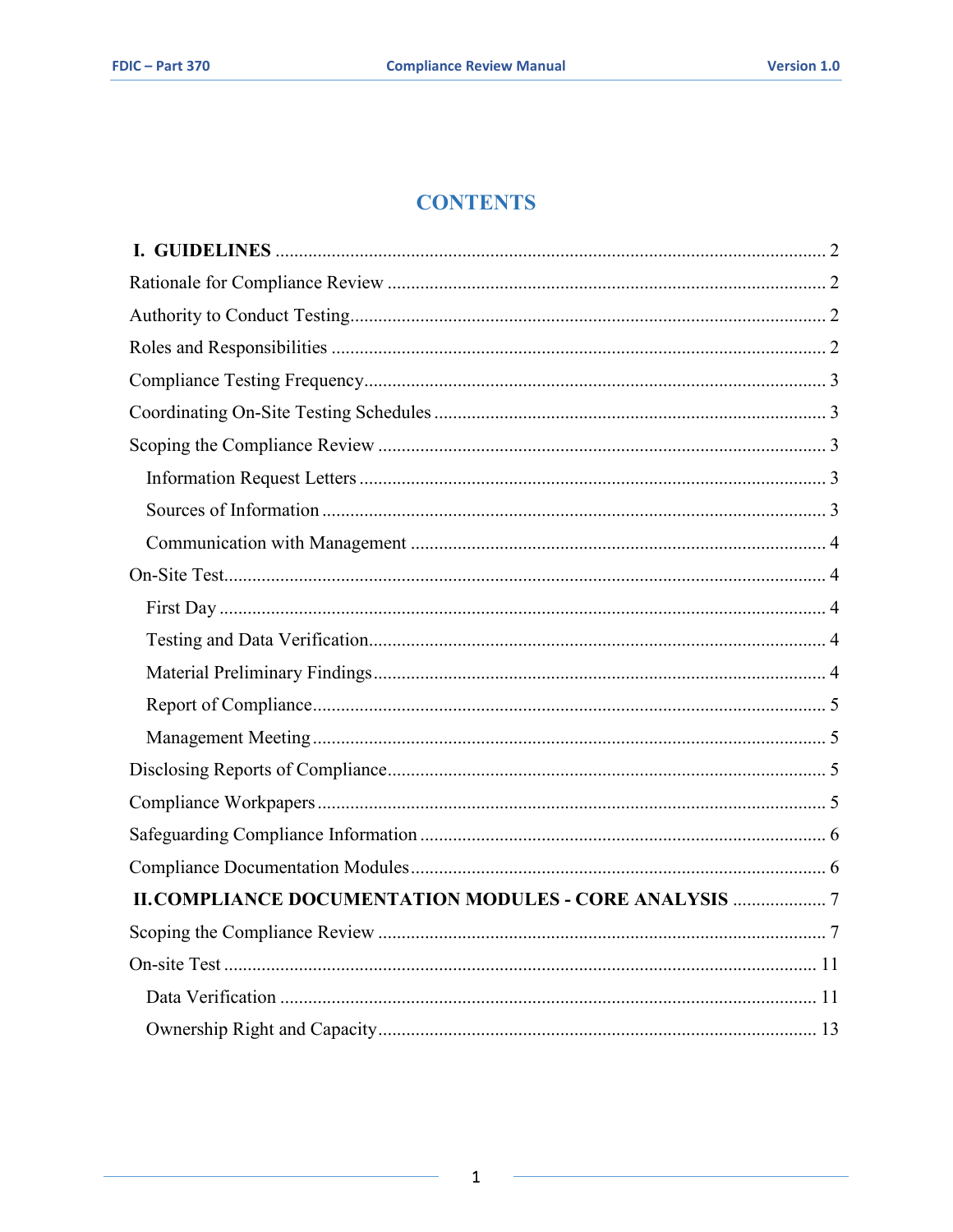# <span id="page-2-0"></span>**I. GUIDELINES**

#### <span id="page-2-1"></span> **Rationale for Compliance Review**

 institution, a bank with two million or more deposit accounts, fails. Part 370 provides that the FDIC will conduct tests of covered institutions' compliance to ensure the deposit records needed right and capacity (ORC). Compliance reviews also play a key role in identification of deposit- taking trends and emerging risks to the Deposit Insurance Fund. The purpose of 12 C.F.R. part 370 (Part 370) is to ensure that deposit insurance can be accurately calculated to facilitate the timely payment of insured funds to depositors in the event a covered to complete an insurance determination are complete and that a covered institution's information technology (IT) systems are accurately calculating deposit insurance coverage by ownership

Outputs of the compliance testing program will provide the FDIC with knowledge of the covered institution's resolution readiness, an outline of issues that need to be addressed, if applicable, and a framework to manage the claims determination process.

 replace sound judgment and discretion on the part of reviewing staff. The material is designed to The concepts and guidelines discussed below are designed as a reference tool for the FDIC compliance review staff to use when conducting Part 370 reviews. They are not intended to promote uniformity and consistency in the Part 370 compliance review process.

#### <span id="page-2-2"></span>**Authority to Conduct Testing**

Section 10(b) of the Federal Deposit Insurance Act provides authority for the FDIC to conduct a thorough examination of an insured depository institution's affairs.

 FDIC. Section 10 of Part 370 provides that the FDIC will conduct periodic tests of a covered institution's compliance and the covered institution shall provide the appropriate assistance to the

#### <span id="page-2-3"></span>**Roles and Responsibilities**

 rotate the RSCs periodically to promote objectivity and learning among the resolution specialists. The assistant director for compliance will ensure reviews are timely and fairly administered for Because of the various supervisory roles between the primary federal regulator and the FDIC, the large bank resolution specialist-in-charge (RSC) will be the primary contact to coordinate all activities related to Part 370 compliance reviews with the bank personnel and the FDIC case managers for examination and resolution. The RSC will ensure that communication and level of review is appropriately documented and addressed. The assistant director for compliance may all covered institutions.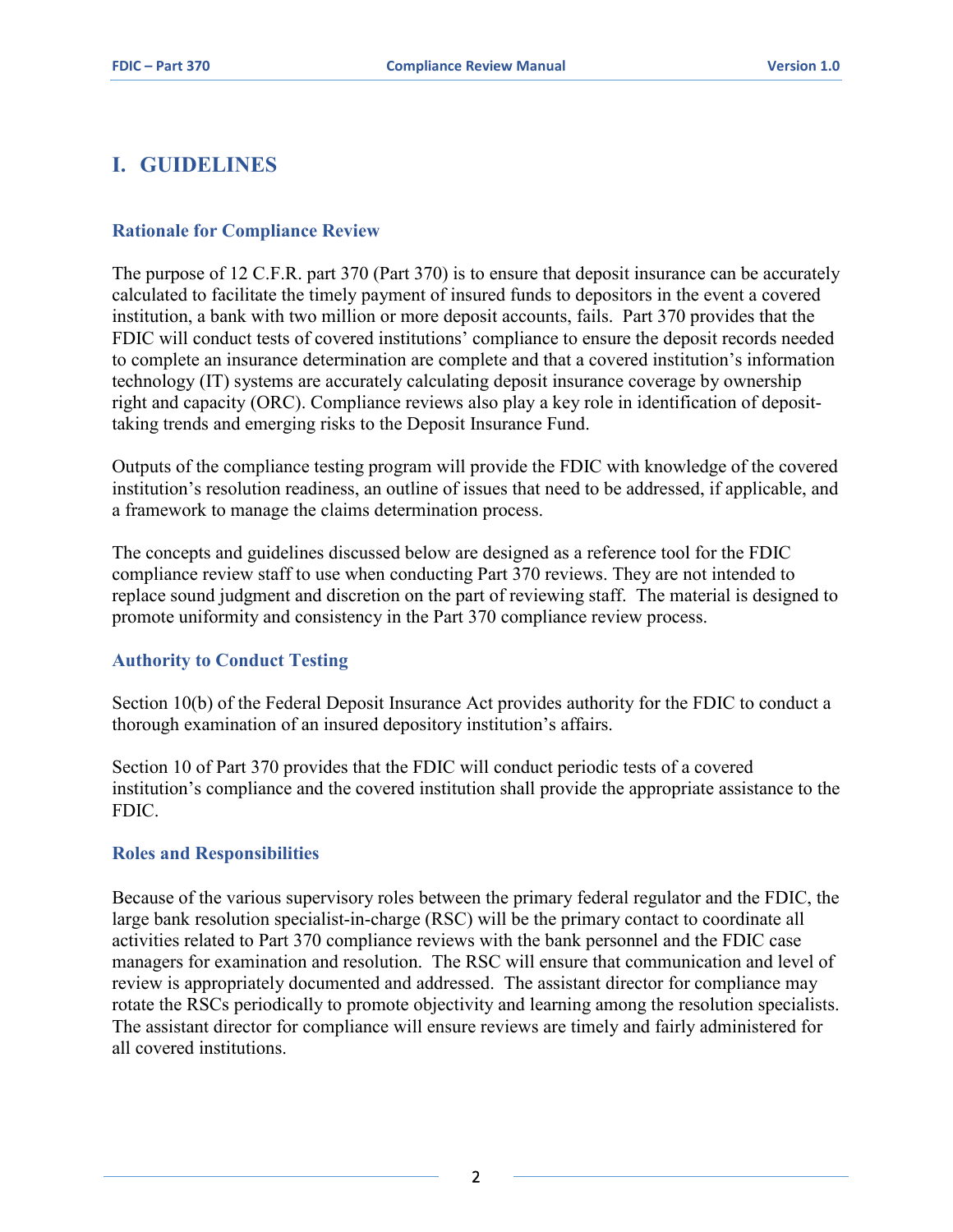#### <span id="page-3-0"></span> **Compliance Testing Frequency**

Section 370.10(b)(1) of Part 370 states that testing will be conducted no more frequently than a institution's IT systems, deposit-taking operations, or financial condition." Initial compliance testing will begin no sooner than the last day of the first calendar quarter following a covered three-year cycle after the initial compliance test, "unless there is a material change to the covered institution's compliance date as defined in Part 370.

#### <span id="page-3-1"></span> **Coordinating On-Site Testing Schedules**

 The RSC should make every effort to coordinate on-site testing schedules with case manager representatives from FDIC Division of Risk Management Supervision (RMS) and the primary federal regulator as appropriate. Testing priority should be based on the risk, size, and complexity of the institution. Criteria used may include regulatory ratings, level and trend of deposit account balances and customers, material changes to deposit operations, and the geographic distribution of banking services. Scheduling should be flexible to allow altering of schedules with minimal notice to stakeholders.

#### <span id="page-3-2"></span>**Scoping the Compliance Review**

Thorough planning is critical to the efficient completion of an on-site test. Effective planning helps support risk-scoping decisions in terms of work performed and areas to receive special attention. It can also help determine staffing needs in regard to the number and expertise of personnel required. Finally, it can enhance review efficiencies and reduce disruptions at covered institutions. A draft scoping memorandum should be approved by the assistant director for compliance before beginning the on-site test.

#### <span id="page-3-3"></span>*Information Request Letters*

 meetings. Special care should be given to tailor information request letters to the unique risk The RSC should prepare information request letters to covered institutions in advance of on-site profile and business model of the covered institution.

#### <span id="page-3-4"></span>*Sources of Information*

Large bank resolution specialists should consider the following sources of information to identify potential risks for scoping the on-site test. Coordination with the RMS case manager should always occur, and is especially important for the covered institutions in a troubled condition.

- Deposit Account Summary Report  $(\frac{270.10(a)(2)}{a})$
- Compliance Certification  $(\S 370.10(a)(1))$
- Relief requests (§370.8)
- Alternative Recordkeeping Entity Report (IT Functional Guide v2.1, section 2.3.6.2)
- Consolidated Report of Condition and Income
	- o Number of deposit accounts
	- o Estimated uninsured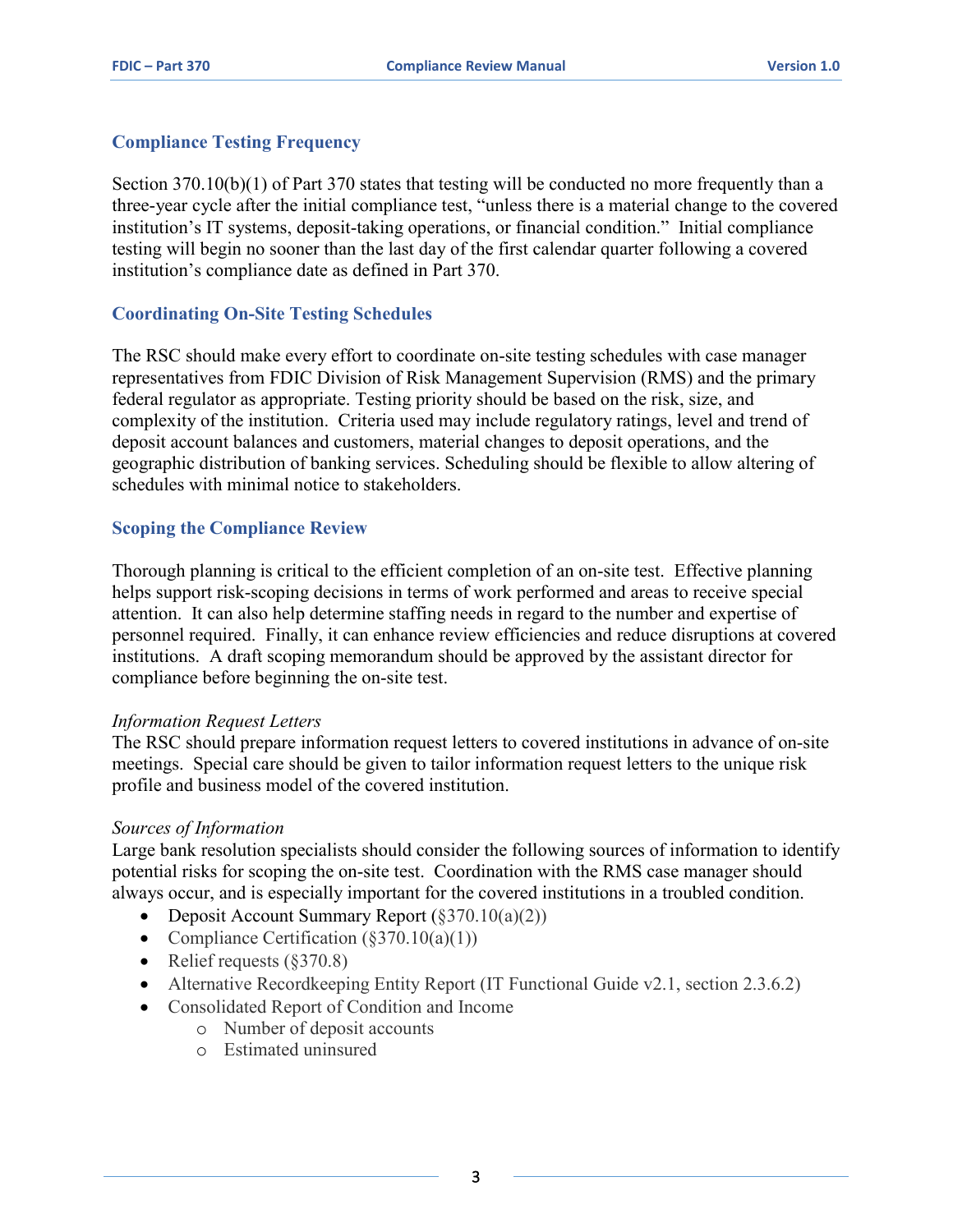- RMS internal reports and ratings
	- o Safety and soundness reports of examination
	- o IT reports of examination
	- o Projected upgrades and downgrades
- Ouarterly Banking Profile

#### <span id="page-4-0"></span>*Communication with Management*

Ongoing communication between RSCs and covered institutions management is a critical element of effective resolution readiness. Open communication will ensure requests are met and disruptions to the covered institution's daily activities are minimized.

The RSC should communicate with covered institution management in advance of the on-site test. The discussion should focus on topics that assist the RSC in scoping the test, identifying information needs, gathering documents, and planning the logistics such as, points of contact, and work space. Additional discussion topics should include planned changes or new developments related to deposit products, IT deposit systems, or deposit recordkeeping. This meeting will also provide an opportunity to solicit management's perspective on complicated ORCs, pending files, relief requests, internal testing and any issues with implementation of Part 370.

#### <span id="page-4-1"></span>**On-Site Test**

#### <span id="page-4-2"></span>*First Day*

Generally, the RSC and the review team should meet with covered institution senior management and staff. The first day activities include introductions, review of the output files, additional information requests, discussion of other general test requirements, and discussion of the covered institution's progress on prior compliance recommendations.

#### <span id="page-4-3"></span>*Testing and Data Verification*

 The focus of the on-site test will be determined through the scoping activities from the preliminary off-site meetings. Once the FDIC team is on-site, the RSC and the bank staff will discuss the necessary documents, time frames, and resources needed to conduct the tests that are outlined in section II, Compliance Documentation Modules, of this manual. Testing may include an in-depth review of certain deposit accounts in the output files and deposit account records, as well as corresponding controls, IT system functionality, and data flow. Results will be documented in the compliance workpapers to substantiate any findings. Management should participate in the discussions and the initial review of findings, as appropriate, considering the size and severity of the findings.

#### <span id="page-4-4"></span>*Material Preliminary Findings*

All major compliance findings identified should be discussed with the covered institution's senior management as soon as practical during an on-site test. Normally, the RSC should notify the covered institution's management of major findings and possible recommendations before the exit meeting. Covered institution management should have the opportunity to provide additional information or clarification for consideration before the conclusion of the on-site test.

4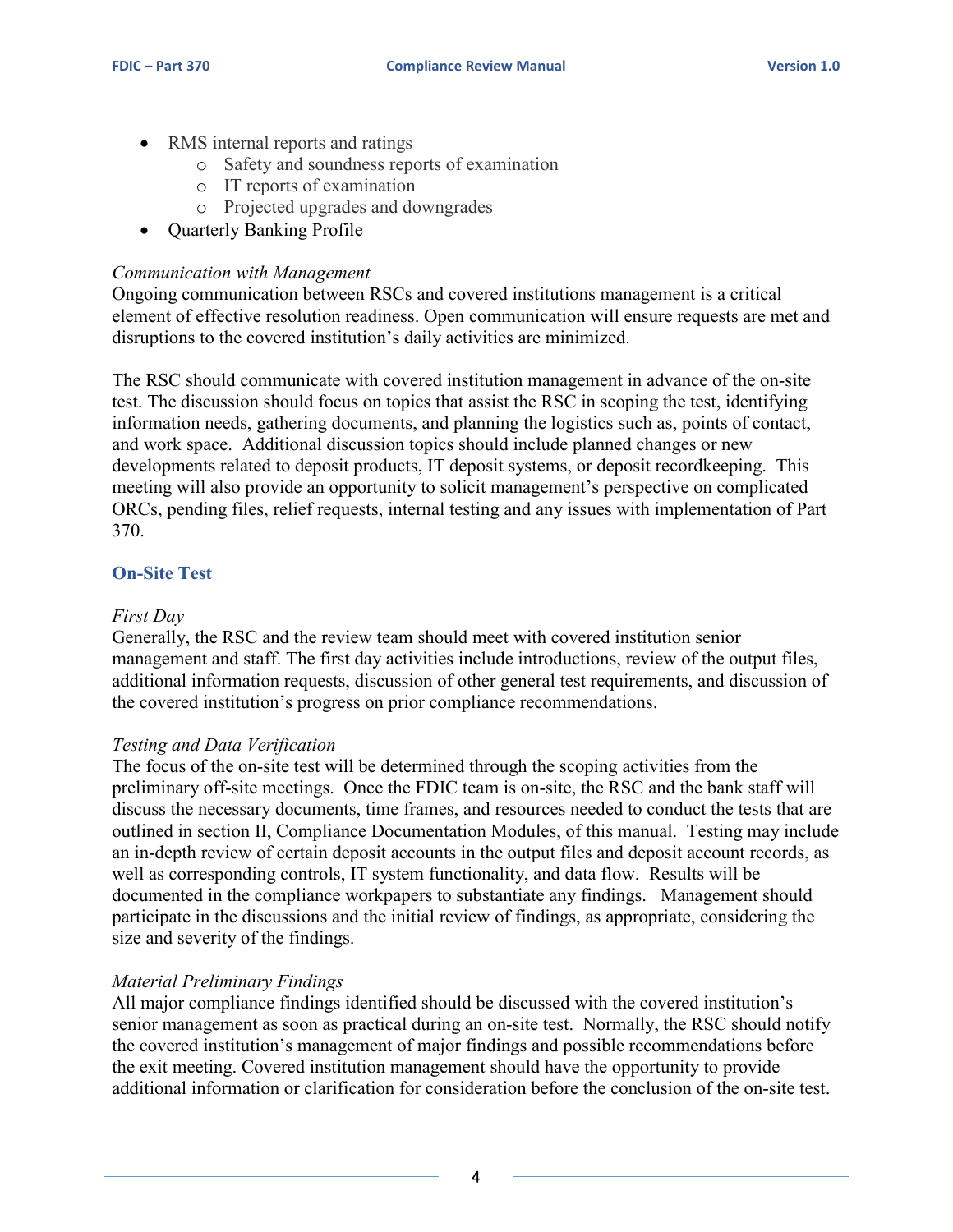#### <span id="page-5-0"></span>*Report of Compliance*

The FDIC will provide the covered institution management a report of compliance (ROC) every review cycle. The ROC conveys the covered institution's overall compliance and summarizes compliance activities and findings during the compliance review. The ROC will

- contain conclusions on the accuracy of the deposit insurance calculations and supporting records;
- discuss deficient practices and controls;
- detail corrective actions to which the covered institution management has committed; and
- estimate the time to complete an insurance determination at failure.

#### <span id="page-5-1"></span>*Management Meeting*

 and prior to departing the test site, the RSC should request an exit meeting. During this meeting The RSC is expected to communicate with covered institution management regularly during the on-site test to inform management of progress and findings. Further, at the end of the test period the RSC should discuss any significant compliance issues identified as a result of the testing. If the covered institution is in a troubled condition, the FDIC's expectations should be clearly communicated to the covered institution's management.

#### <span id="page-5-2"></span>**Disclosing Reports of Compliance**

 necessary for purposes of their employment. ROCs may be shared with the covered institution's chartering authority. The ROC is confidential and is the property of the FDIC. FDIC regulations do not prohibit covered institution employees or covered institution agents from reviewing the report if it is

#### <span id="page-5-3"></span>**Compliance Workpapers**

 report comments, and other workpapers that clearly describe the management practices, covered institution controls, and review conclusions of the deposit-taking operations, deposit IT systems, The RSC should document findings through a combination of summaries, source documents, and related records. Compliance test documentation should describe the decisions and supporting logic within a given area. Documentation should provide written support for testing and verification procedures performed, conclusions reached, and support the assertions of fact or opinion in the narrative comments in the report. The level of documentation should be commensurate with the identified risks and issues. These workpapers, therefore, should describe at a minimum:

- documentation referenced;
- procedures used;
- analyses conducted to support conclusions; and
- any material discussions with management.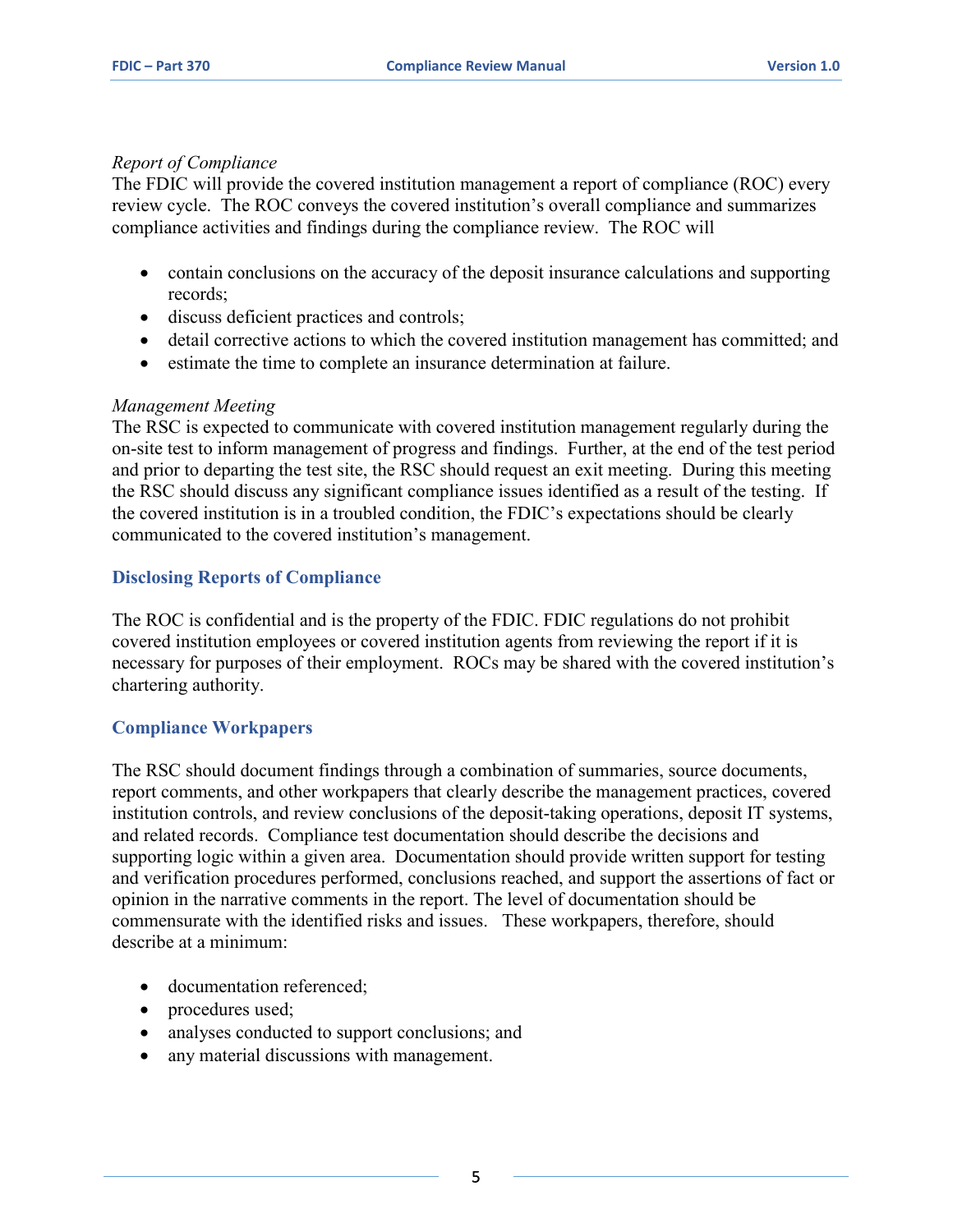Although documentation may be maintained in various ways, large bank resolution specialists must securely retain appropriate records of all major review conclusions, recommendations, and assertions detailed in the report of compliance.

#### <span id="page-6-0"></span>**Safeguarding Compliance Information**

 Compliance documents may contain non-public customer information as defined in section 501(b) of the Gramm-Leach-Bliley Act. Therefore, large bank resolution specialists must storing, and disposing of electronic and paper information as required by the FDIC internal carefully safeguard information and follow established procedures for accessing, transporting, policy.

 any security breech. Large bank resolution specialists should: Large bank resolution specialists must protect FDIC property and data and respond quickly to

- protect computer equipment and data in transit;
- track data in transit; and
- secure unattended equipment and data.

Large bank resolution specialists must report unauthorized access to data and equipment in a timely basis by notifying the FDIC help desk within one hour of discovery, their supervisor as soon as possible, and the local police in instances where theft of equipment is involved.

#### <span id="page-6-1"></span>**Compliance Documentation Modules**

 tools that guide the resolution specialist in assessing compliance. The resolution specialist will The Compliance Documentation Modules (CD Modules), further described in section II, are determine whether the covered institution's IT system can accurately calculate deposit insurance coverage in a timely manner and whether the covered institution has complied with both general recordkeeping and alternative recordkeeping requirements as set forth in Part 370.

 The CD Modules will also enable risk-scoping of the review and allocation of appropriate characteristics of each bank based on its size, complexity, and risk profile. resources. During the scoping exercise, the RSC will consider prior reviews, prior discussions or decisions related to relief requests, and other factors necessary to assess the resolution readiness related to the deposit insurance calculation. The use of the CD Modules should be tailored to the

 characteristics of each bank based on its size, complexity, and risk profile. These reviews are intended to assess the adequacy of the covered institution's deposit systems and processes used to comply with Part 370 and serve as a means to communicate the institution's level of compliance and challenges that the FDIC may face when conducting an insurance determination at failure.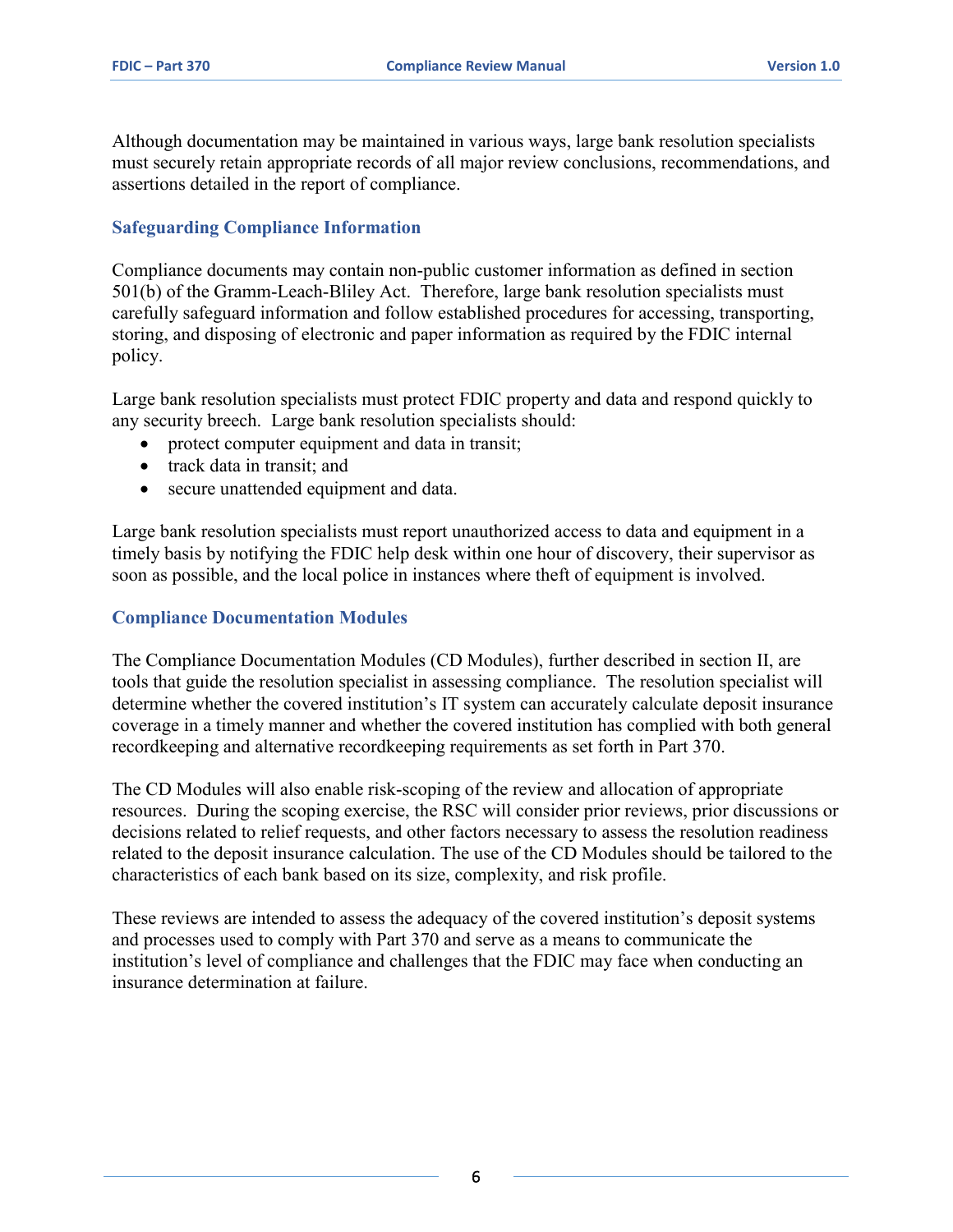## <span id="page-7-0"></span>**II. COMPLIANCE DOCUMENTATION MODULES (CD Modules) CORE ANALYSIS**

The large bank resolution specialists should use judgment in the level of documentation needed in the following template to support the core analysis. The level of documentation should be commensurate with the risks facing the covered institution. Documentation may vary over time depending on the changes in the covered institution's recordkeeping, controls, IT systems, or actions taken to remedy prior findings.

 document is intended to assist the RSC determine the compliance scope, allocate staff resources, Certain ownership rights and capacities may not be applicable for all covered institutions. The references, procedures, and activities contained herein are not intended to be all inclusive. This and prepare relevant letters and memoranda prior to, during, and after a Part 370 compliance review.

 and the on-site test and data verification of the calculations from the output files and supporting records. FDIC staff anticipates that the bulk of the review will be done off-site with minimal The core analysis will be conducted in two phases – the off-site review of processes and controls, presence on the covered institution's premises.

#### **Covered Institution Name:**

#### **Compliance Review Start Date:**

## **Scoping the Compliance Review**

 The procedures below will require an initial discussion with covered institution management and staff at least three months in advance of the on-site test. Ongoing discussions will assist with scoping the on-site test and, after receipt of the information, to clarify understanding of the information received.

#### **1. Points of Contact**

 • Identify the covered institution points of contact for the compliance review and each IT system that maintains deposit data to include trust, loan servicing, credit card, and general ledger accounts.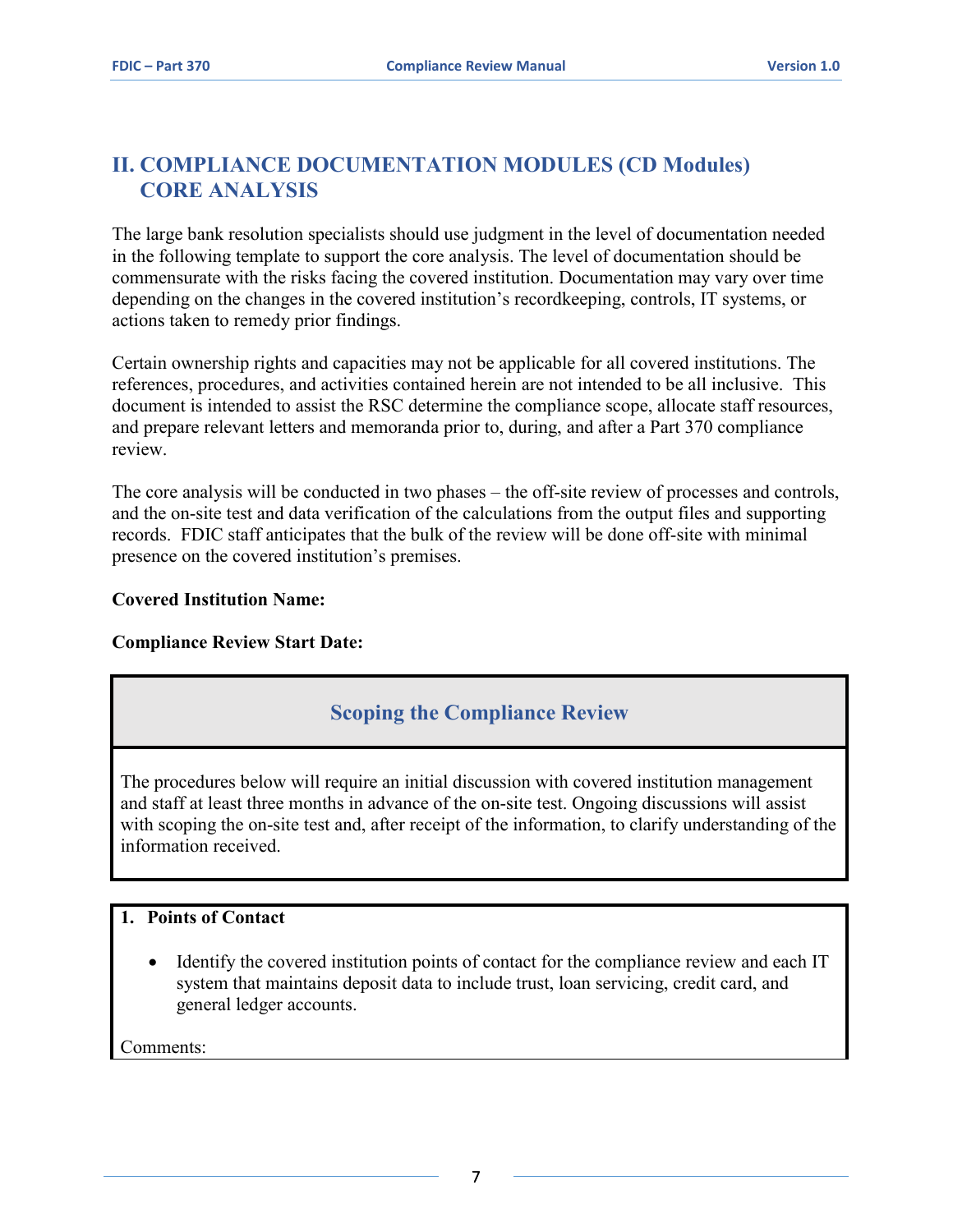#### **2. Reconciliation**

Describe the controls the covered institution uses to ensure that all deposit accounts are included in the aggregation and calculation processing.

- ledger, and trial balance consistent? • Are deposit totals reported in the Call Report, Annual Certification and Deposit Insurance Coverage Summary Report (annual summary report), output files, general
- could create deposit liabilities. • Deposit liabilities can be created through transactions in the normal course of business, although not established through a traditional deposit agreement with the beneficial owners. Identify the ancillary systems and general ledger accounts for products that are typically not part of the core deposit systems to include foreign exchange operations, health savings plans, employee benefit plans, credit card systems, or loan systems that
- Describe the controls in place to ensure reconciliations are accurate and complete.

#### Comments:

### **3. Restricting Access**

 narratives. Include graphics, flowcharts or diagrams provided by the covered institution used to support the

- • Describe the process for restricting access to deposit accounts, including any ancillary any manual interventions required to restrict access. deposit systems, where official items or other deposit liabilities, such as brokered deposits, may be located. Provide an overview of the process, systems, data flows, and
- deposit accounts? • How long does the covered institution estimate it will take to restrict access to all
- priority, or sequence for restricting access to certain account types? • Does the covered institution have a process or procedure that establishes the order,
- Describe the process for restricting access to general ledger accounts.
- Document how wires will be restricted and monitored?
- Once access is enabled, how quickly can the systems return to the normal processing of transactions?
- both FDIC and internal holds? • Does the covered institution have a report that identifies all outstanding deposit holds
- After insurance determinations are completed, what is the process for completing final debits of uninsured funds? What is the estimated time frame?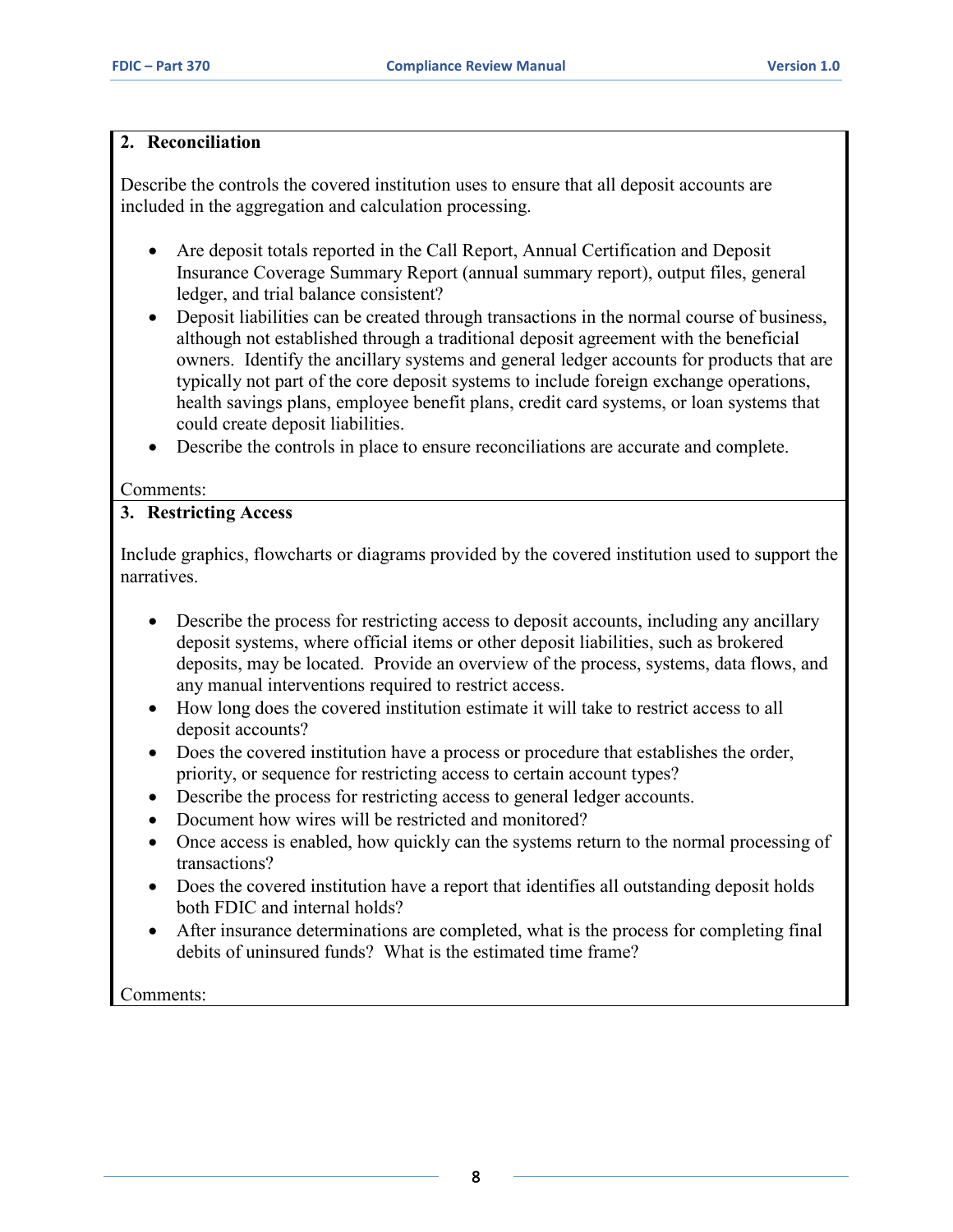#### **4. Output Files and Iterative Release of Insured Funds**

- How much time is needed to generate the output files?
- Is the process initiated automatically or manually?
- Are output files generated simultaneously? If not, is there a pre-determined sequence?
- Describe any potential impediments to releasing an initial insured amount within 24 hours of failure.
- • Describe the IT system's projected and maximum throughput capabilities for processing during the initial 24-hour period.
- Document the process for releasing funds iteratively as additional depositor data are received.
- Document the process to approve release of funds.
- What controls are in place to accurately debit the uninsured funds?
- What reports will be available to monitor progress?
- What is the process and time needed to produce a subsequent set of output files?

#### Comments:

#### **5. End-of-Day Processing**

- Describe the procedures for end-of-day processing to include time frames, product types, sweeps, and official items.
- Describe the process for applying accrued interest.
- Describe the procedures for complying with 12 U.S.C. §360.8, Method for Determining Deposit and Other Liability Account Balances at a Failed Insured Depository Institution.

Comments:

### **6. Aggregate and Calculate Deposit Insurance**

- How are the ORCs determined and verified?
- Describe the covered institution's process for aggregating and calculating deposit insurance based on the ownership right and capacity (ORC).
- Identify key covered institution staff responsible for the Part 370 calculation process if different than stated points of contact.
- Describe the covered institution's controls to ensure aggregation is accurate.
- Which linking field is used to aggregate deposit account records?
- • If a government ID is unavailable, describe how accounts are aggregated by ORC to the depositor.
- Describe the tests performed to confirm that *all* deposit accounts were accurately aggregated and calculated by ORC.
- Describe the process to make corrections.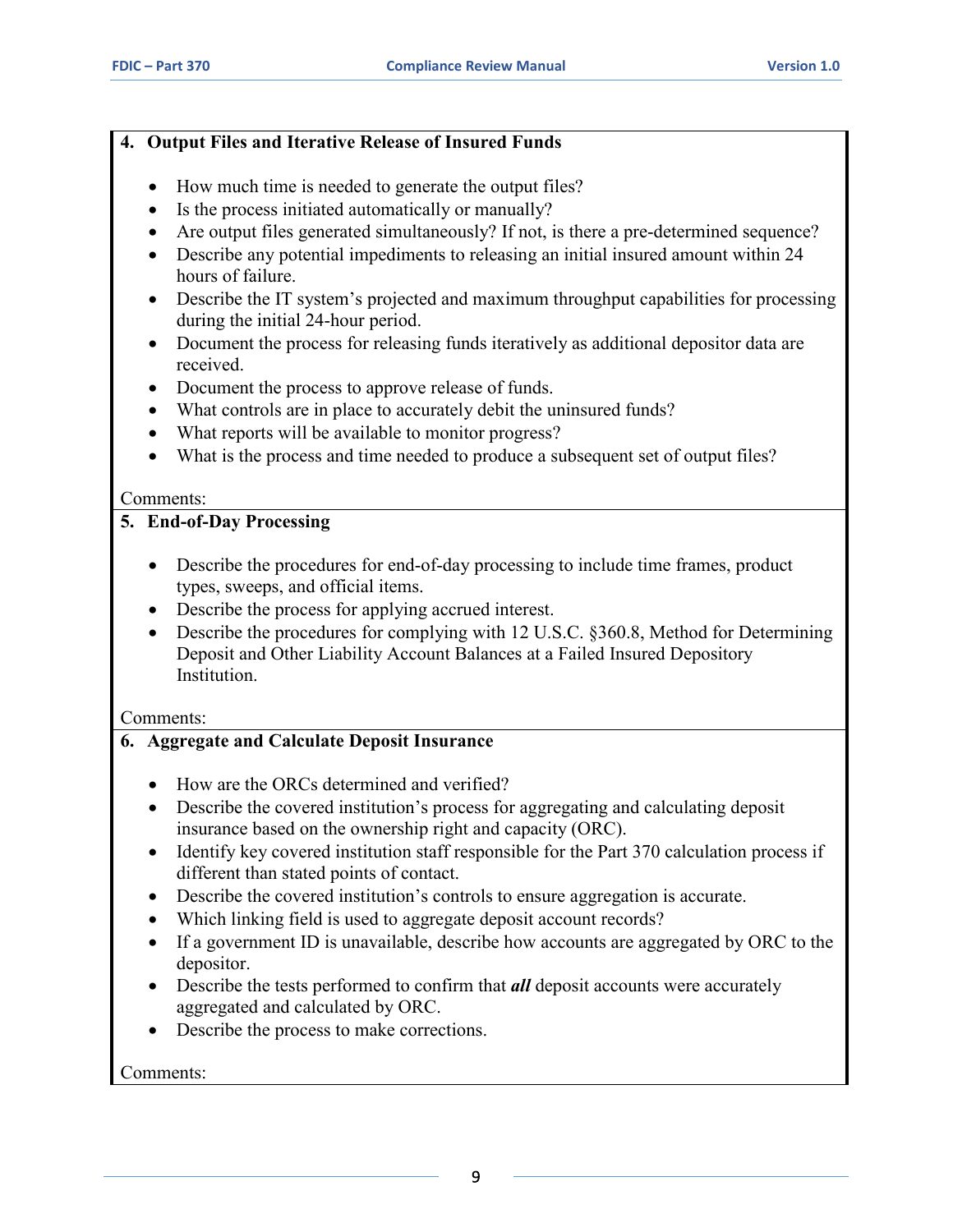#### **7. Pending File**

- Describe controls for assigning accounts to the Pending File.
- • Briefly describe the policies and procedures for assigning accounts to the Pending File and determining the pending codes.
- File. • Describe the process for reducing the number of accounts, if appropriate, in the Pending
- summary reports? If so, explain. • Is there a material variance in the number of accounts reported in the past two annual
- are not considered to be alternative recordkeeping? If so, has the request been granted • Has the covered institution requested relief for accounts placed in the Pending File that or pending? Describe any remediation plans, if applicable.

#### Comments:

#### **8. Alternative Recordkeeping Accounts**

- Describe the covered institution's secure platform that will be used to receive the standard data files and validate the senders' identity.
- What is the process for receiving alternative recordkeeping entity documentation? Describe in terms of time stamping, queuing (first-in, first-out), time to process, and exceptions handling.
- Describe the covered institution's testing procedures to receive, aggregate by ORC, and calculate insurance coverage. How was the data verified?
- Is the Fiduciary Report complete with information including the point of contact, phone number, address, and email?
- Describe the process for identifying the account holders for inclusion in the Fiduciary Report.
- Describe the process to notify the fiduciaries including brokers and other alternative recordkeeping entities in the event of failure?
- What communication has the covered institution had with its alternative recordkeeping entities, i.e., brokers, agents, trustees, or other fiduciaries, regarding the 24-hour data file submission requirement for accounts with transactional features?
- alternative recordkeeping entity cannot provide its file within 24 hours from failure? • List any alternative recordkeeping accounts with transactional features whereby the
- List relief granted for alternative recordkeeping accounts.
- Describe accounts that have standard contractual language.
- Describe disclosures sent to the owner of the funds.
- Estimate the time needed to process all alternative recordkeeping files. Comments: • Describe the throughput capabilities for processing alternative record keeping files.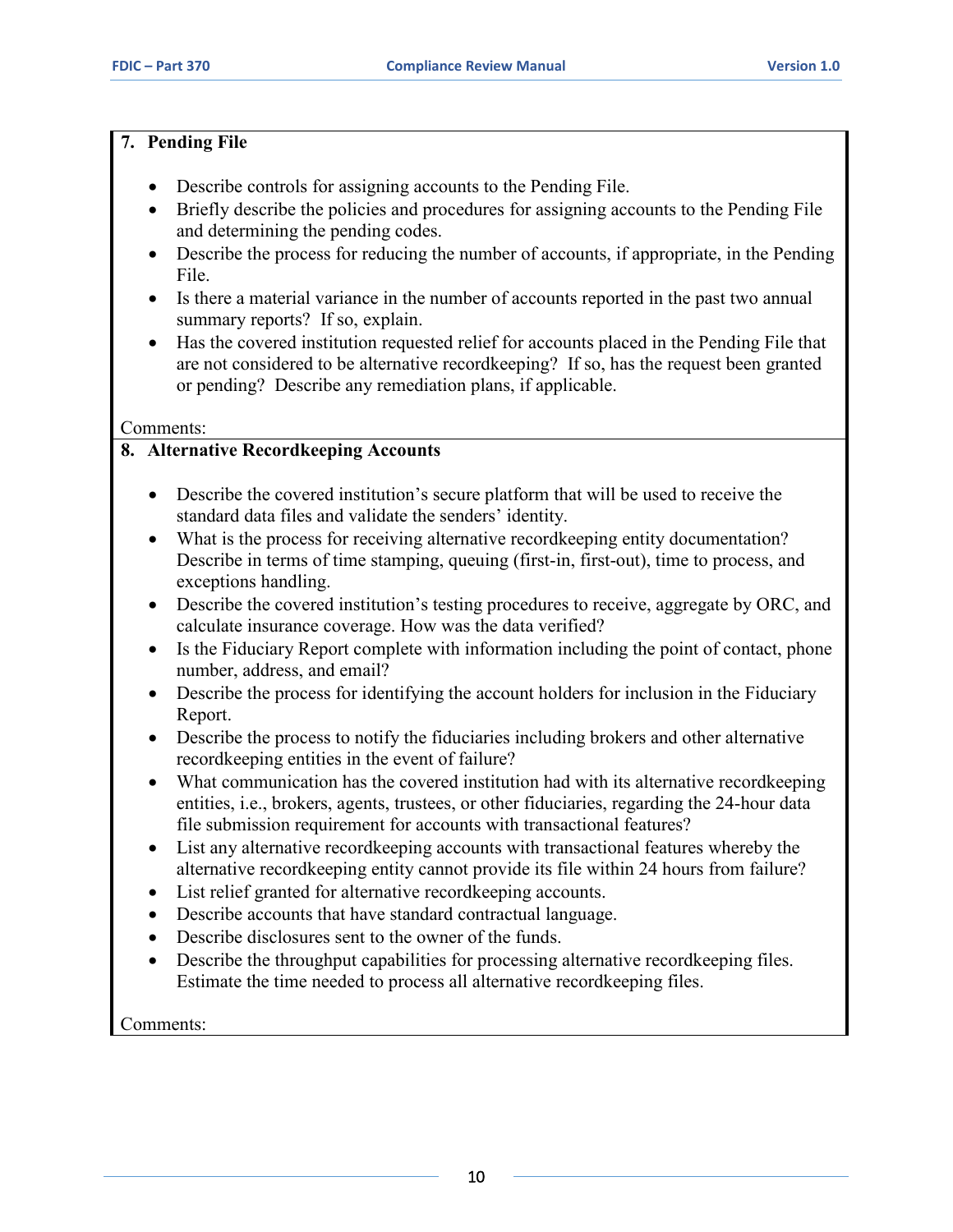#### **9. Management Oversight**

- How does the covered institution govern compliance with Part 370?
- Is the appropriate executive signing the certification?
- If the covered institution has a time-limited exception or a plan to remedy certain issues, how is progress monitored?

Comments:

# **On-site Test**

#### **Data Verification**

#### **10. Output Files**

The output files will be reviewed only on-site given the confidential nature of the data.

- specialist. Describe how records were accessed from the output files. For example, file transfer to an FDIC laptop on-site, or through other means? • Describe the method and the number of records reviewed by the large bank resolution were queries conducted through the covered institution's equipment, through a partial
- Verify that the actual time required to produce the output files is reasonable in relation to the estimated time frame provided by the covered institution during pre-scoping.
	- required fields for an insurance determination? If not, which fields are missing? resolved? o Are the output files and data fields complete and accurate? Do the files include the How many records are incomplete? How will the missing information be
	- o Review the Customer Files, Account Files and Pending Files, as necessary, to verify that the CS Unique ID is the same across all files.
	- o Verify and document the accuracy of ORCs assigned to the accounts.
	- o Verify the accuracy of the deposit insurance calculation.

#### Comments:

#### **11. Pending File**

- What percentage of total accounts is in the Pending File?
- What account types are in the Pending File?
	- o Is there documentation to verify the appropriateness of the pending code used?
	- o Is there sufficient supporting documentation to accurately calculate deposit insurance coverage?
	- o What percentage of pending accounts are alternative recordkeeping entities?
	- o For covered institution-maintained accounts, determine why accounts are in the Pending File.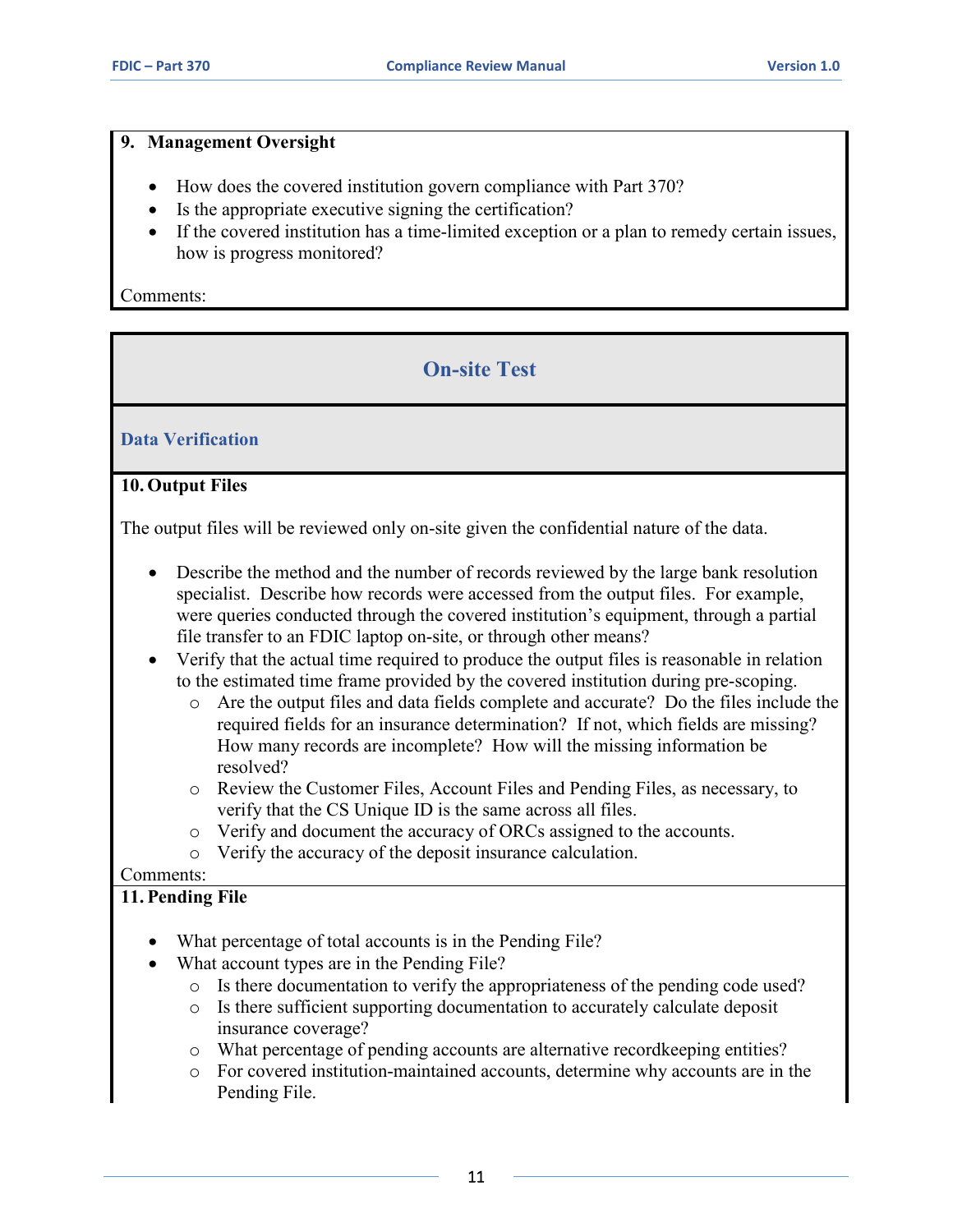- Which brokers have the most accounts in the Pending File?
- How many accounts are in the Pending File?
- Verify any relief granted for certain accounts.

#### Comments:

#### **12. Alternative Recordkeeping Entities**

- • Has the covered institution developed and tested a mock-up file? If so, describe the data assessment of its overall capabilities. used and the results of the test. Although the FDIC staff will develop a mock-up file for testing while on-site, any tests the covered institutions conducts will be helpful in the
- Does the fiduciary report accurately reflect all pass-through accounts?
- How will the alternative recordkeeping entities be notified to provide the fiduciary deposit data?
	- o Verify that the Customer File includes the contact name, telephone number, address, and email.
- Describe the covered institution's procedures to detect, track, and resolve files that were rejected as defective or incomplete.
- Have all alternative recordkeeping accounts with transactional features sub-accounts been identified?

#### Comments:

#### **13. Outstanding Official Items (OOI)**

- Describe the covered institution's procedures for maintaining records for OOIs.
- Verify that the reconciliations are current? How often does reconcilement occur?
- Verify that the electronic records include payee or remitter name, date, amount, account number, and address.
- • Estimate the time required to gather and format information and process in the IT system.
- Estimate the average number of items outstanding on a daily, weekly, or monthly basis.
- How are the ORCs assigned?
- If the covered institution is unable to assign an ORC, is this accurately reflected in the Pending File?
	- o Are there interest checks in the Pending File that should be aggregated with other accounts of the depositor by ORC?
- Do third parties process official items for the covered institution? If so, describe.
- Describe the process for obtaining missing information.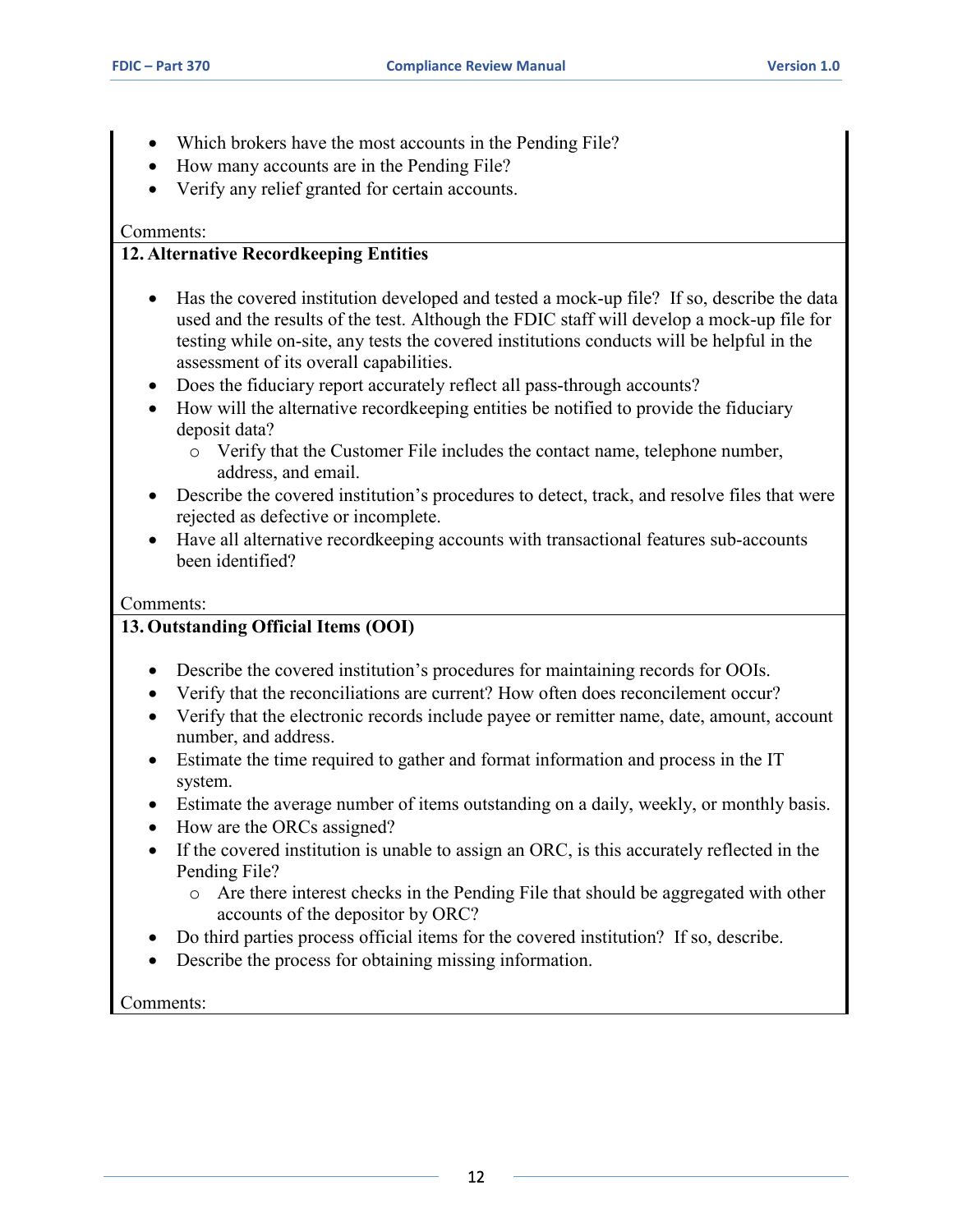#### **14. Debt Flag for Offsets**

- Document the controls for setting the debt flag.
- Document any debt flags set for obligations that are not tied to a loan.
- Document how many debt holders also have deposit accounts. What's the average debt and deposit account balance?
- • Do the loan systems capture the owners' information to check mutuality for potential offsets?
- If the field contains null values, describe the process and time frame for obtaining the information at failure.

Comments:

### **Ownership Right and Capacity**

#### **15. Single (SGL)**

Deposit accounts that do not meet the criteria for other ORCs will revert to the SGL ORC.

Verify and document account titling. An owner doing business as (DBA) should be designated as SGL.

- Verify whether accounts are titled in the name of an individual, a decedent or estate or a fiduciary acting on behalf of a single named person, *e.g.,* guardianship or uniform gift to minor accounts (UGMA).
- • Verify the ORC assignment for health savings accounts. If beneficiaries are designated, then the ORC is REV; otherwise, the ORC is SGL.
- • Verify and document whether the Account File reflects all accounts of the deposit account owner.
- Note whether the signature card or deposit account agreement confirm that titling of the account is the same as in the IT system.
- to the SGL deposit accounts, such as an official custodian for government accounts, beneficiary, bond holder, mortgagor, or employee benefit plan participant? If so, ORC is • Note whether the Account Participant File shows that there are additional accounts tied not SGL.
- Are the owner accounts aggregated and the insurance calculations accurately shown in the output file? Note discrepancies.

#### Comments:

#### **16. Joint (JNT)**

- Document the process used to determine whether all accounts are qualified joint accounts.
	- o Does the signature card show that there are two or more owners on the account?
	- o Are the account owners "natural persons"?
	- o Are there equal withdrawal rights?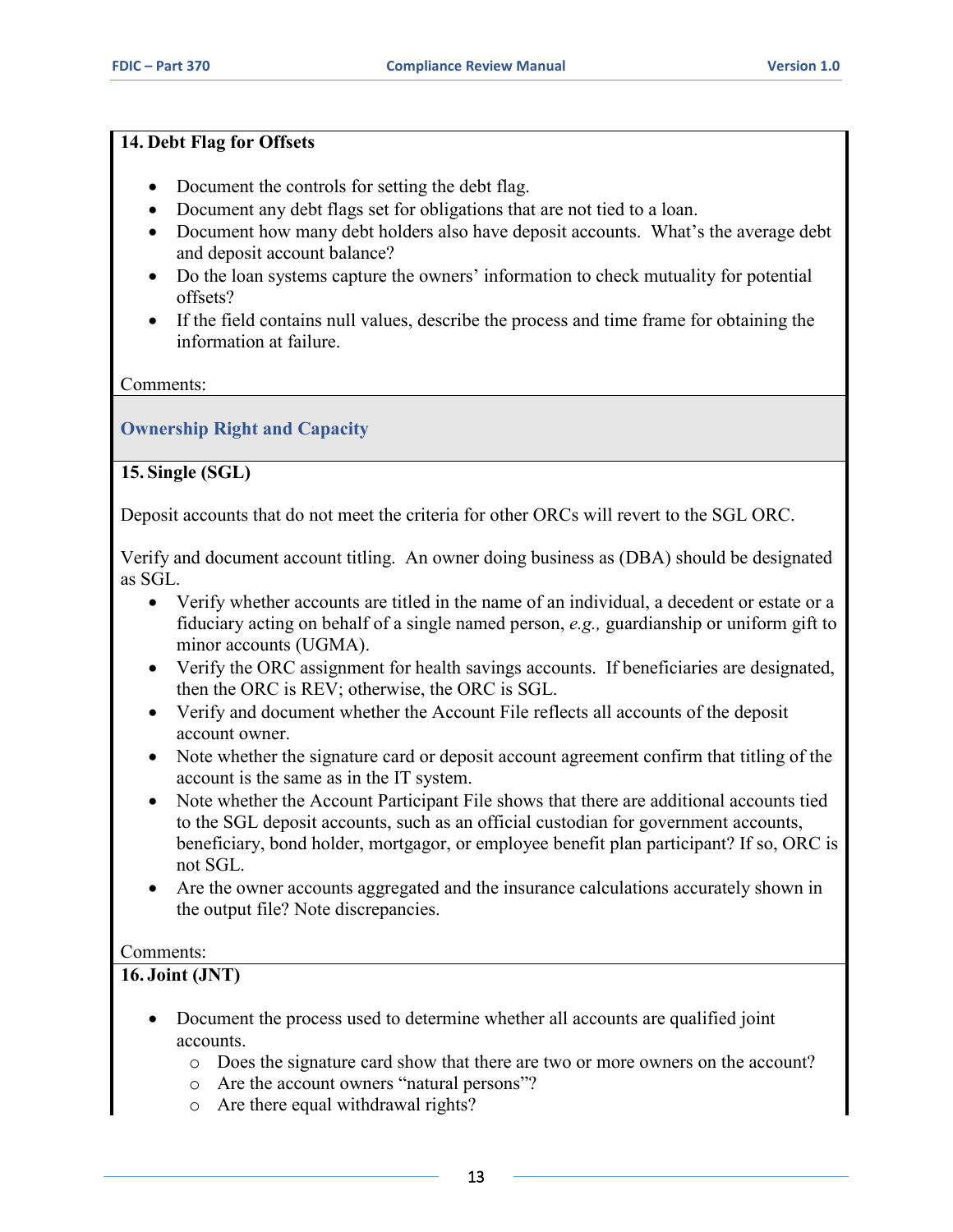- o What is the control procedure for documenting the death of an account owner?
- Describe the remediation plan for missing signature cards.
- How many joint accounts with missing signature cards are below the standard maximum deposit insurance amount (SMDIA)?
- Verify that accounts in the Pending File are noted as JNT with an RAC pending code.
- the relevant output file? Note discrepancies. Comments**:**  Are the owners' accounts aggregated and the insurance calculations accurately shown in

#### **17. Business (BUS)**

- Verify and document whether the BUS designation is accurate based on the account titling. Accounts titled in the name of a corporation, partnership, or unincorporated association is included under this designation.
- Are there sole proprietorship accounts categorized as BUS? If so, those accounts should be designated as SGL.
- file? Note discrepancies.<br>Comments: • Are the accounts aggregated and insurance calculations accurately shown in the output

#### **18. Revocable Trust (REV)**

- Verify and document whether account titles contain phrases such as ITF, ATF, POD, Totten trust, revocable trust, family trust, or living trust.
- For informal trusts, do the deposit records reflect the same beneficiaries in the Account Participant File?
- For formal trusts, do the trust agreements reflect the same beneficiaries in the Account Participant File?
	- o If the covered institution does not maintain the trust agreement, is the account properly recorded in the Pending File?
- Verify whether the beneficiaries meet the qualifying requirements.
	- o Natural person, non-profit (Internal Revenue Service designation), or charitable organization (IRS designation)
	- allowable. o Has the owner designated himself/herself as the beneficiary? This is not
- Have unique identifiers been assigned to the grantor and beneficiaries?
- Have the beneficiaries been correctly recorded in the Account Participant File and align with the grantors and account numbers?
- • Does the grantor have other accounts at the covered institution? If so, check the ORC assignments, aggregation, and calculation.
- If the beneficiary information is not included in the covered institution's records, estimate the time to complete the deposit insurance determination.
- How many accounts are maintained under the alternative recordkeeping provision?
- What controls are in place to reassign an account from a revocable trust to an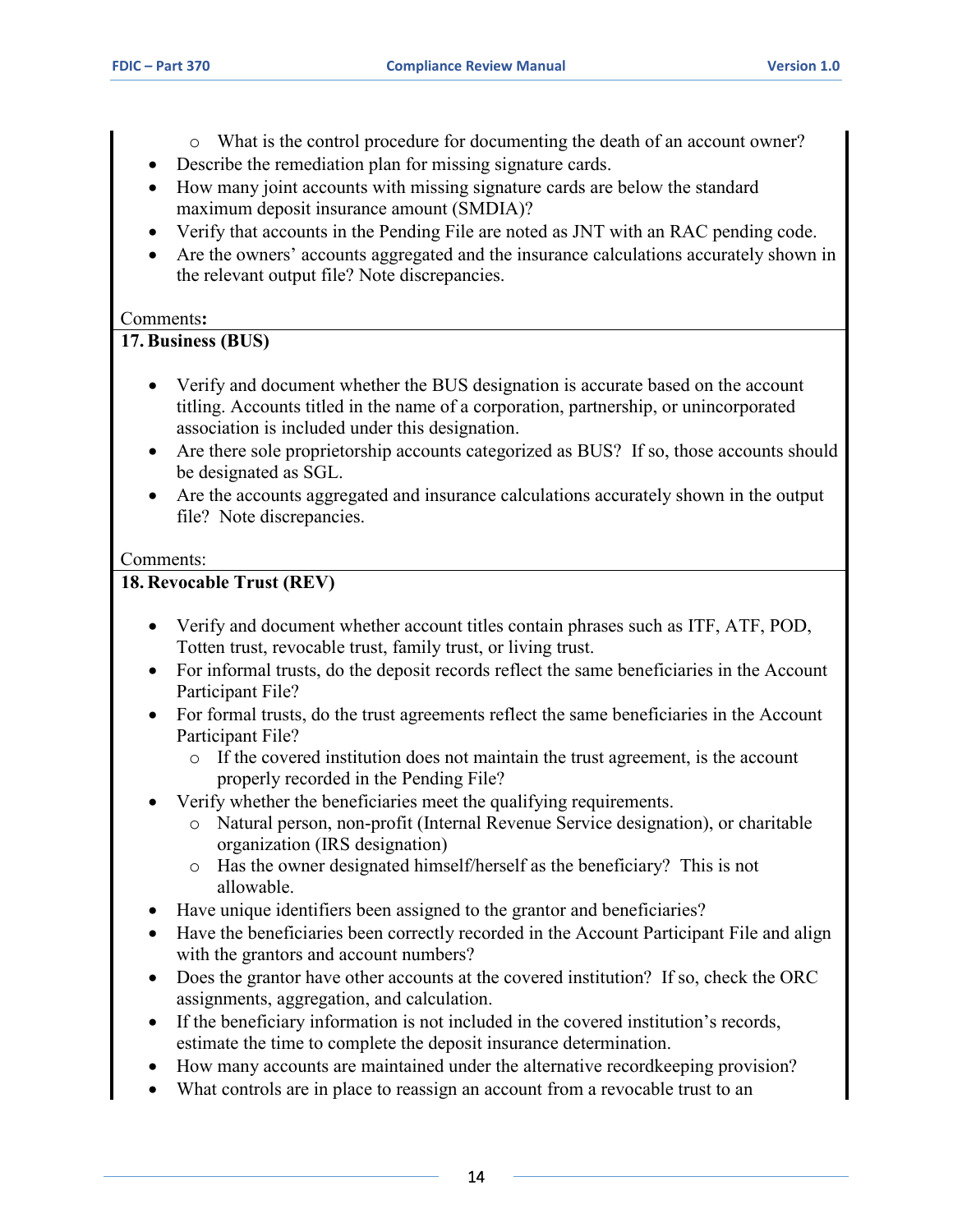irrevocable trust upon the grantor's death?

- Verify and document whether the calculations are accurate for
	- o Life estate beneficiaries
	- o Equal or unequal allocated interests
	- o More than five beneficiaries and more than \$1,250,000
	- o Treatment of health savings accounts
- calculations accurately shown in the Output File? Note discrepancies. Comments: Are the owner accounts and beneficiary relationships aggregated and deposit insurance

#### **19. Irrevocable Trust (IRR)**

- designation as an IRR? • What are the controls to establish that the title of the trust document confirms the
- What process or control has the covered institution implemented to verify that an irrevocable trust agreement is valid under state law?
- • Does the grantor have a retained interest?
	- o If so, that amount should be designated as SGL.
- • Are the interests of the beneficiaries contingent or non-discernable? Verify and document the following:
	- added together and insured for up to the SMDIA, regardless of the number of o To the extent the interests of the beneficiaries are contingent, those interests are beneficiaries
	- o To the extent the interests of the beneficiaries are non-contingent, each beneficiary's interest is insured up to the SMDIA.
	- applying the above rules. o If the funds in a single irrevocable trust account represent both contingent and noncontingent interests, the FDIC would separate the two types of funds before
	- o If the interest of the beneficiary or beneficiaries is non-discernable for a valid irrevocable trust under state law, the trust account would be insured up to the SMDIA.
- Have unique identifiers been assigned to the grantor and beneficiaries?
- Have the beneficiaries been correctly recorded in the Account Participant File and align with the grantors and account numbers?
- Does the grantor have other accounts at the covered institution? If so, review the ORC assignments, aggregation, and calculation.
- How many accounts are alternative recordkeeping?
- Note any Coverdell Education Savings Accounts.
- • Verify that the calculations are accurate for
	- o Life estate beneficiaries
	- o Equal or unequal allocated interests
- Are the owners' accounts aggregated and the insurance calculations accurately shown in the output file? Note discrepancies.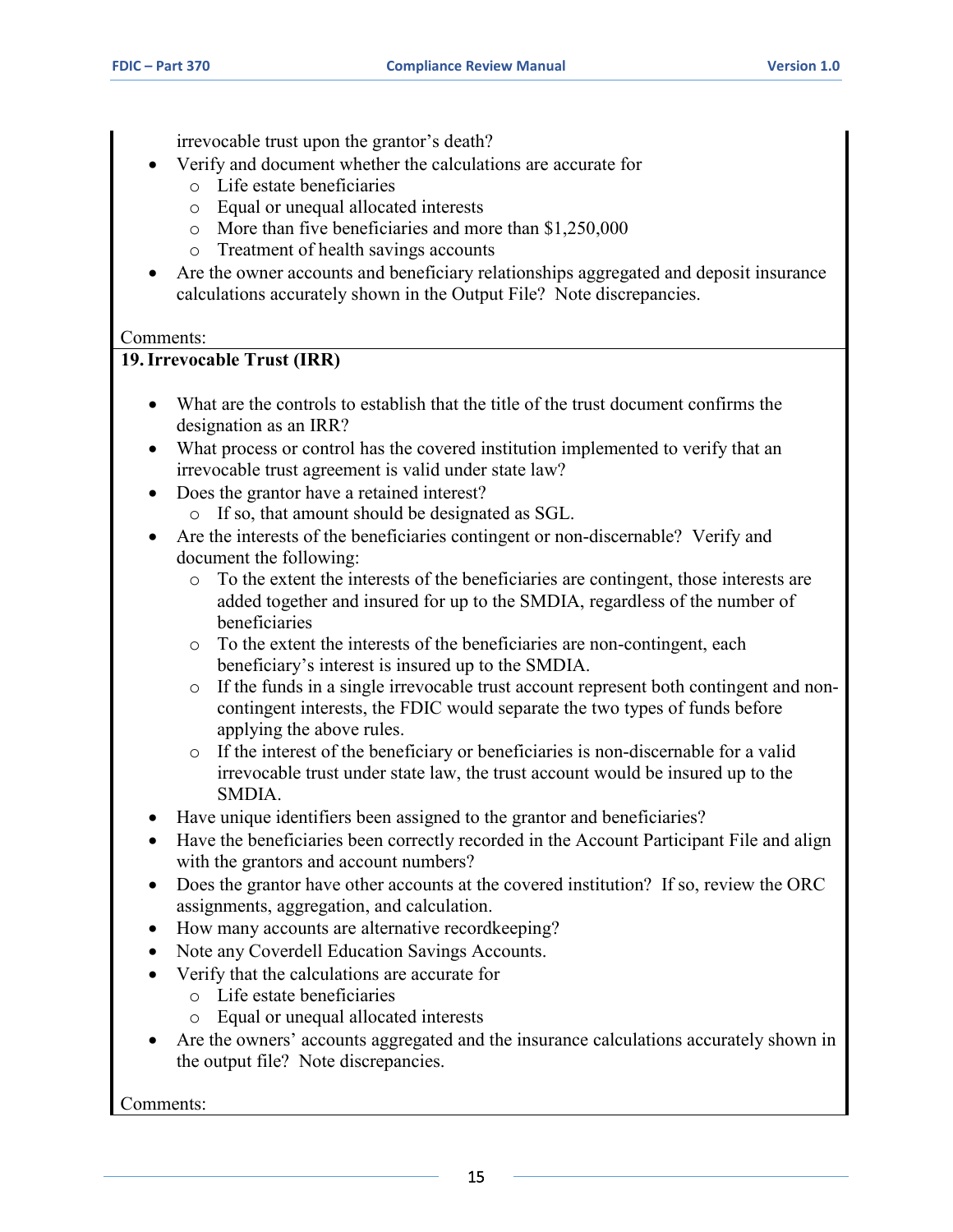#### **20. Certain Retirement Accounts (CRA)**

- o The account titling should indicate any of the following: • Verify and document whether the accounts are accurately categorized as CRA.
	- Traditional IRAs
	- Roth IRAs
	- Simplified Employee Pension IRAs
	- Savings Incentive Match Plans for Employees ("SIMPLE") IRAs
- • Verify and document whether the account meets the requirements of Section 457 deferred compensation plans, such as eligible deferred compensation plans provided by state and local governments, *regardless of whether they are self-directed*, include the following:
	- Self-directed 401(k) plans
	- Self-directed SIMPLE IRAs held in the form of 401(k) plans
	- Self-directed defined contribution money purchase plans
	- Self-directed defined contribution profit-sharing plans
	- Self-directed Keogh plans (or H.R. 10 plans) designed for self-employed individuals
- Are the owners' accounts aggregated and the insurance calculations accurately shown in the output file? Note discrepancies.

#### Comments:

#### **21. Employee Benefit Plan Accounts (EBP)**

- Verify and document that the account titling specifies a defined benefit plans, employee welfare plans, welfare benefit plans, defined contribution plans, and Keogh plans.
- Verify and document whether the covered institution maintains the information necessary to calculate the deposit insurance coverage.
	- o Is the beneficial owner information properly recorded in the Account Participant File tied to the appropriate account?
	- o Has the insurance coverage been accurately calculated?
- account properly recorded in the Pending File? • If beneficial owner information is not maintained by the covered institution, is the
- Verify and document whether the account titling indicates a 403(b) plan, *e.g*., annuity contracts for some public school employees, tax-exempt organizations, and ministers; defined benefit plans; or defined contribution plans, such as 401(k) plans.
- • Are the beneficial owners' accounts aggregated and the insurance calculations accurately shown in the output file? Note discrepancies.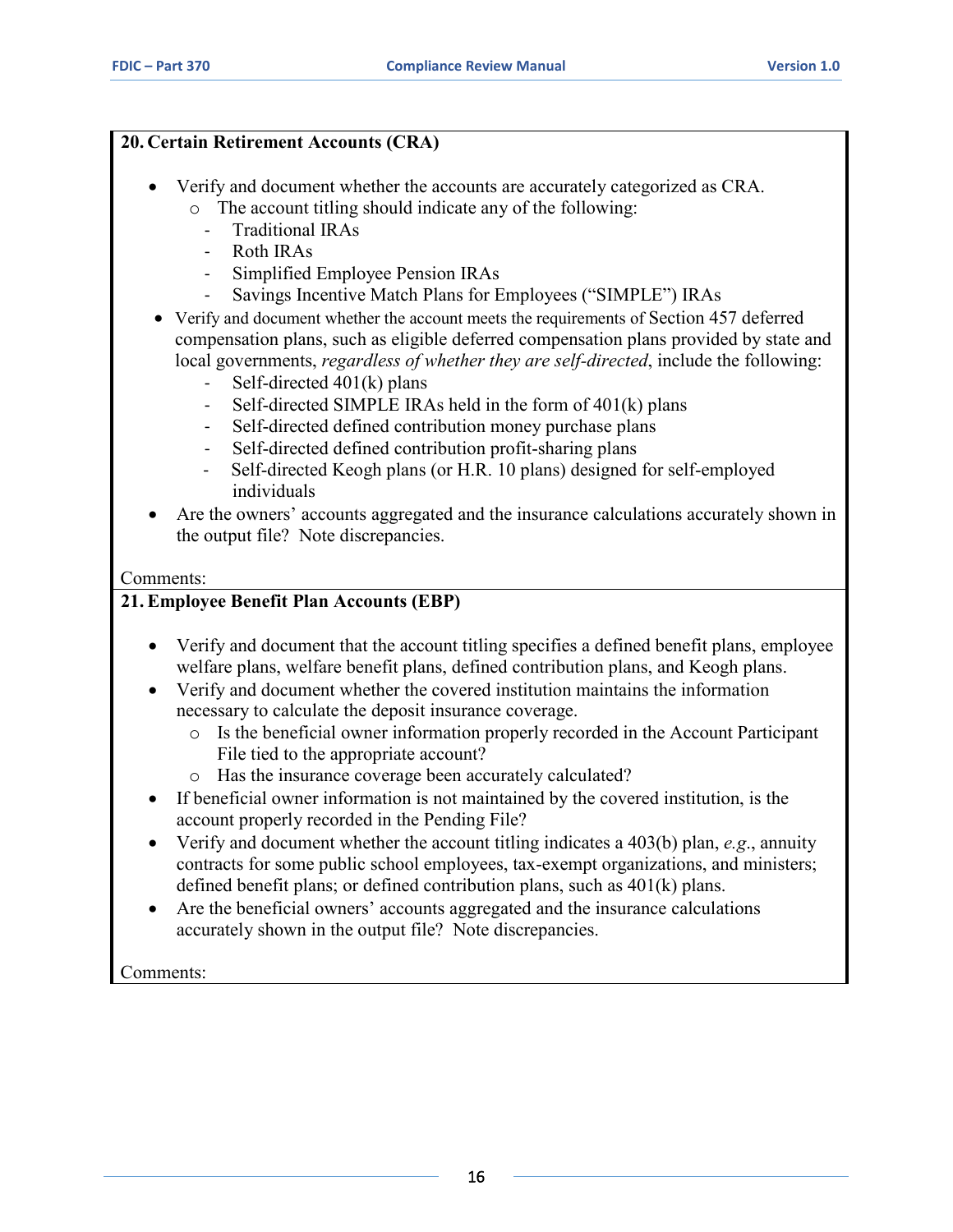#### **22. Annuity Contract (ANC)**

- Verify and document whether the account is titled in the name of an insurance company for the benefit of an individual annuitant.
- Verify whether the covered institution's deposit records contain a copy of the annuity contract or other supporting documentation evidencing the account is for the sole purpose of funding life insurance or annuity contract. If so, review to confirm ownership.
- Are the owners' accounts aggregated and the insurance calculations accurately shown in the output file? Note discrepancies.

#### Comments:

## **23. Government (GOV1, GOV2, GOV3)**

- Verify and document whether the accounts are correctly identified as GOV 1, GOV 2, or GOV 3.
- Does the government entity reside in the same state in which the covered institution has deposit-taking locations?
- • Do the covered institution's deposit records contain information necessary to identify the official custodians for all government accounts?
- there are different government entities with the same official custodian? • Is the deposit insurance coverage accurately calculated for the government accounts that have more than one official custodian? Also, is the insurance calculation accurate if
- Verify and document collateral provided to cover amounts in excess of the SMDIA.
- Are the owners' accounts aggregated and the insurance calculations accurately shown in the output file? Note discrepancies.

#### Comments:

#### **24. Public Bond Accounts (PBA)**

- Document the controls used to ensure the data from the public indenture agreements and necessary deposit records are accurately reflected in the output files.
- Verify and document that the deposit account records evidence the account is a bond redemption account.
- Determine whether the bondholders' interest has been ascertained to calculate deposit insurance coverage.
- Are the bondholders' interest in the accounts aggregated and the insurance calculations accurately shown in the output file? Note discrepancies.